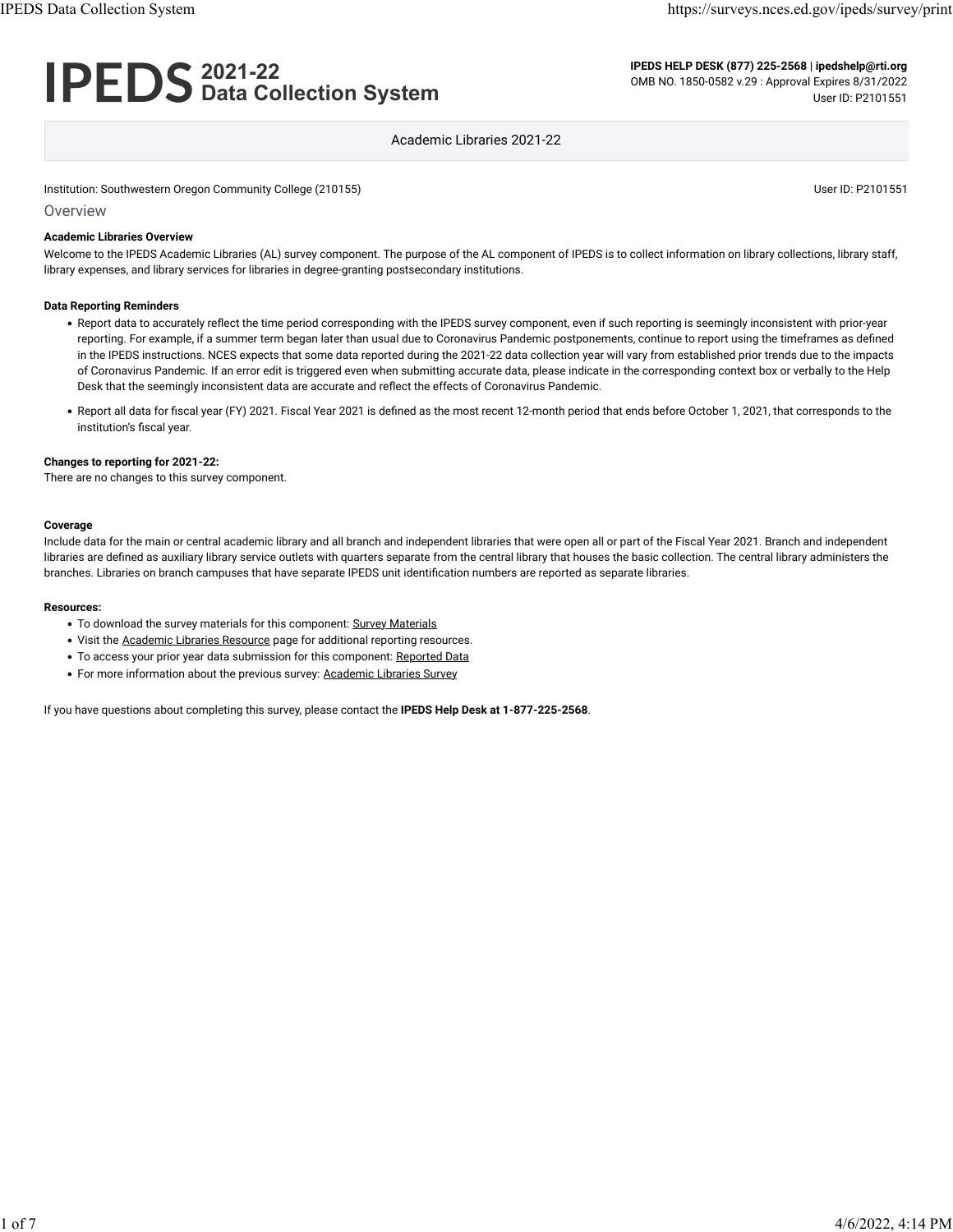| Institution: Southwestern Oregon Community College (210155) |  |
|-------------------------------------------------------------|--|
| <b>Screening Questions</b>                                  |  |

User ID: P2101551

## **Were your annual total [library expenses](javascript:openglossary(1040)) (including staff salaries and wages) for Fiscal Year 2021:**

Less than \$100,000 Creater than or equal to \$100,000  $\circ$ 

## **Is the [library collection](javascript:openglossary(932)) entirely electronic?**

 $\circledcirc$ No  $\bigcap$  Yes  $\bigcap$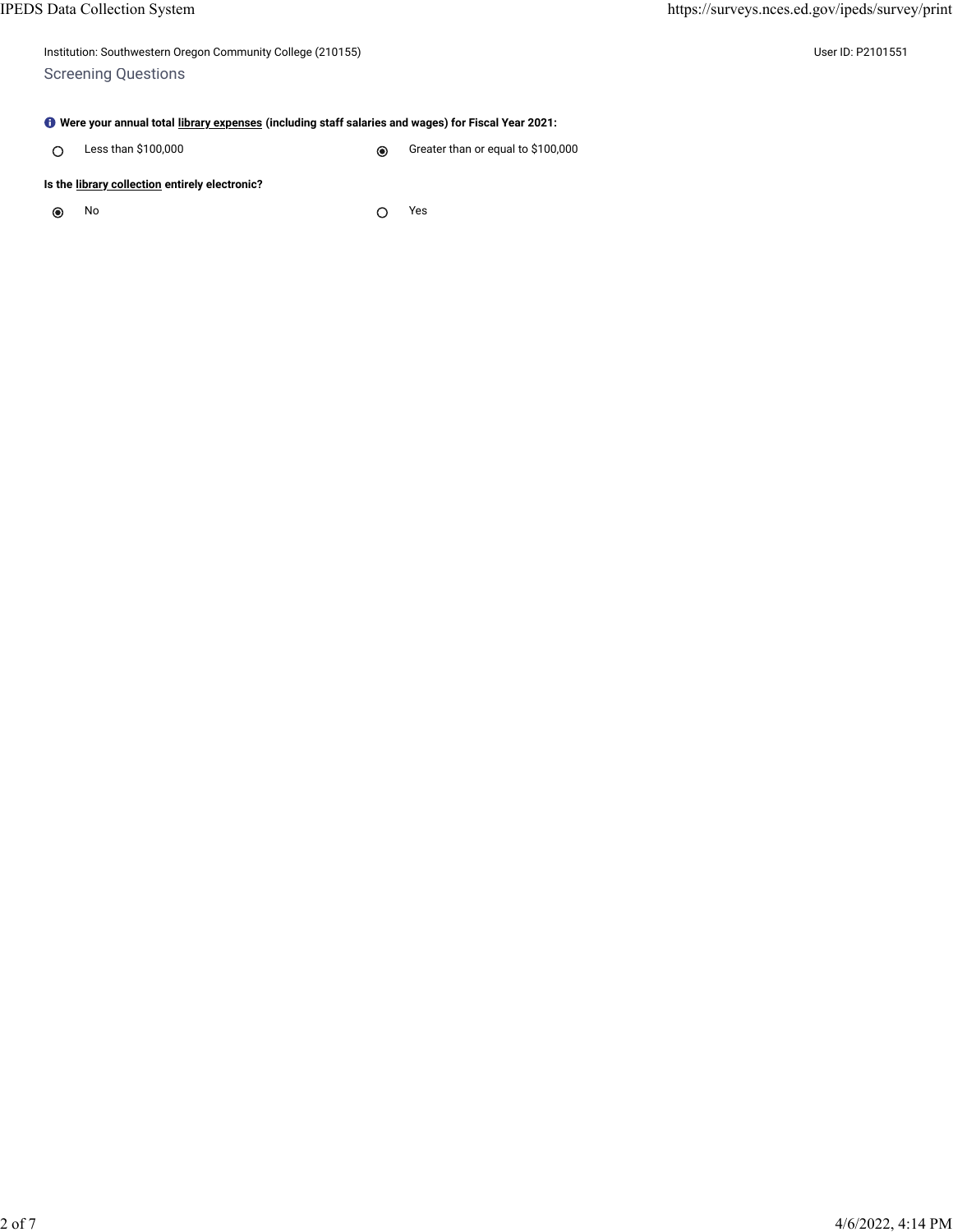## Institution: Southwestern Oregon Community College (210155) Contract the USE of Discovery of the USE of Discovery User ID: P2101551

Library Collections/Circulation, Interlibrary Loan Services, and Library Staff

#### **Section I: For all degree-granting institutions with library expenses >0 and/or access to a library collection**

NOTE - This section of the survey collects data on selected types of material. It does not cover all materials. Report the total number of each category held at the END of Fiscal Year 2021.

| <b>Library Collections</b>   | Physical    |                             | Digital/Electronic | Total                |         |
|------------------------------|-------------|-----------------------------|--------------------|----------------------|---------|
|                              |             | <b>Prior Year</b><br>Amount |                    | Prior Year<br>Amount |         |
| <b>Books</b>                 | 26,736      | 26,633                      | 291,165            | 224,190              |         |
| Databases                    |             |                             | 125                | 124                  |         |
| Media                        | 2,824       | 2,769                       |                    | $\mathbf{0}$         |         |
| Serials                      | 28          | 31                          |                    | $\mathbf{0}$         |         |
| <b>Total</b>                 | 29,588      | 29,433                      | 291,290            | 224,314              | 320,878 |
|                              |             |                             |                    |                      |         |
| <b>O</b> Library Circulation | ∣V<br>1,387 | 5,837                       | 1,095              | 984                  | 2,482   |

#### **Does your institution have [Interlibrary Loan Services](javascript:openglossary(1025)) ?**

No and the contract of the contract of the contract of the contract of the contract of the contract of the contract of the contract of the contract of the contract of the contract of the contract of the contract of the con

| <b>Interlibrary Loan Services</b>                                  | Number | <b>Prior Year Amount</b> |
|--------------------------------------------------------------------|--------|--------------------------|
| Total interlibrary loans and documents provided to other libraries | 65     | 146                      |
| Total interlibrary loans and documents received                    | 106    | 81                       |

#### **Does your institution have Library Staff?**

#### No and the contract of the contract of the contract of the contract of the contract of the contract of the contract of the contract of the contract of the contract of the contract of the contract of the contract of the con

#### Yes

| <b>Library Staff</b>                             | Number of FTEs | <b>Prior Year Amount</b> |
|--------------------------------------------------|----------------|--------------------------|
| Librarians                                       | 1.00           | 1.00                     |
| <b>Other Professional Staff</b>                  | 0.00           | 0.00                     |
| All Other Paid Staff (Except Student Assistants) | 2.00           | 2.00                     |
| <b>Student Assistants</b>                        | 0.00           | 3.00                     |
| <b>Total</b>                                     | 3.00           | 6.00                     |

You may use the box below to provide additional context for the data you have reported above.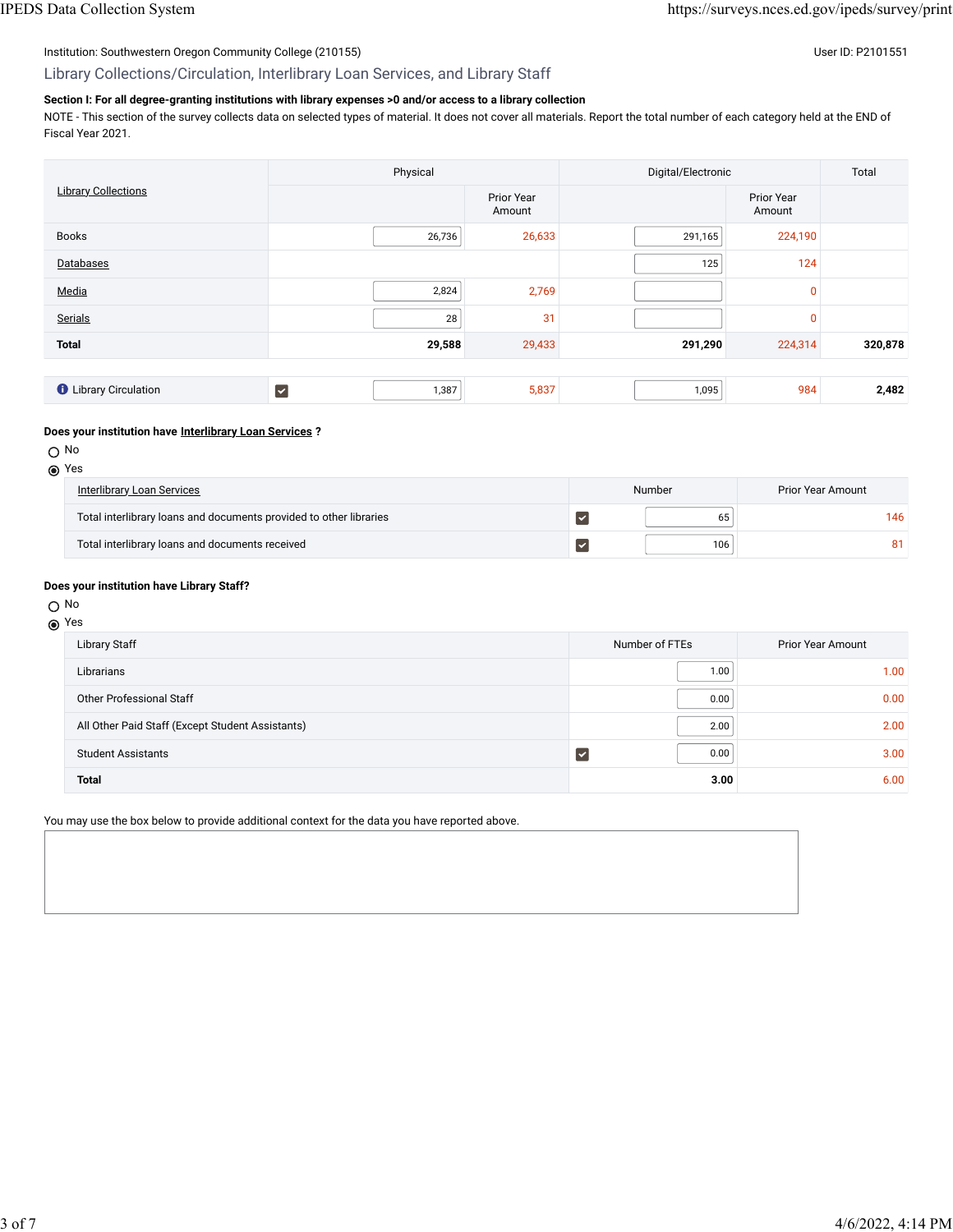## Institution: Southwestern Oregon Community College (210155) Contract the USE of Discovery of the USE of Discovery User ID: P2101551

## Expenses

#### **Section II: For degree-granting institutions with library expenses >= \$100,000**

[Library expenses](javascript:openglossary(1040)) should be reported for the most recent 12-month period that corresponds to your institution's fiscal year that ends before October 1, 2021.

|                   |                                                |                                                                  |               | <b>Prior Year Amount</b> |
|-------------------|------------------------------------------------|------------------------------------------------------------------|---------------|--------------------------|
|                   | (exclude the main or central library).         | <b>O</b> Indicate the number of branch and independent libraries | 0             | $\mathbf{0}$             |
| <b>O</b> Expenses |                                                |                                                                  | <b>Amount</b> |                          |
|                   |                                                |                                                                  |               |                          |
|                   | Total salaries and wages for the library staff |                                                                  | 138,282       | 136,945                  |
|                   |                                                |                                                                  |               |                          |
|                   |                                                | Are staff fringe benefits paid out of the library budget?        |               |                          |
| Ο                 | No                                             |                                                                  |               |                          |
| $\circledcirc$    | Yes                                            | <b>Total Fringe benefits</b>                                     | 67,758        | 67,103                   |

#### **Materials/services expenses**

| One-time purchases of books, serial back-files, and other materials | 22.600 |        |
|---------------------------------------------------------------------|--------|--------|
| Ongoing commitments to subscriptions                                | 9.000  |        |
| All other materials/services costs                                  | 30.590 |        |
| Total materials/services expenses                                   | 62,190 | 67.600 |

#### **Operations and maintenance expenses**

| Preservation services                         | 0       |         |
|-----------------------------------------------|---------|---------|
| All other operations and maintenance expenses | 16,610  |         |
| Total operations and maintenance expenses     | 16,610  | 13,000  |
|                                               |         |         |
| <b>Total Expenses</b>                         | 284,840 | 284,648 |
| <b>Total Expenses (minus Fringe Benefits)</b> | 217,082 | 217,545 |

You may use the space below to provide context for the data you've reported above.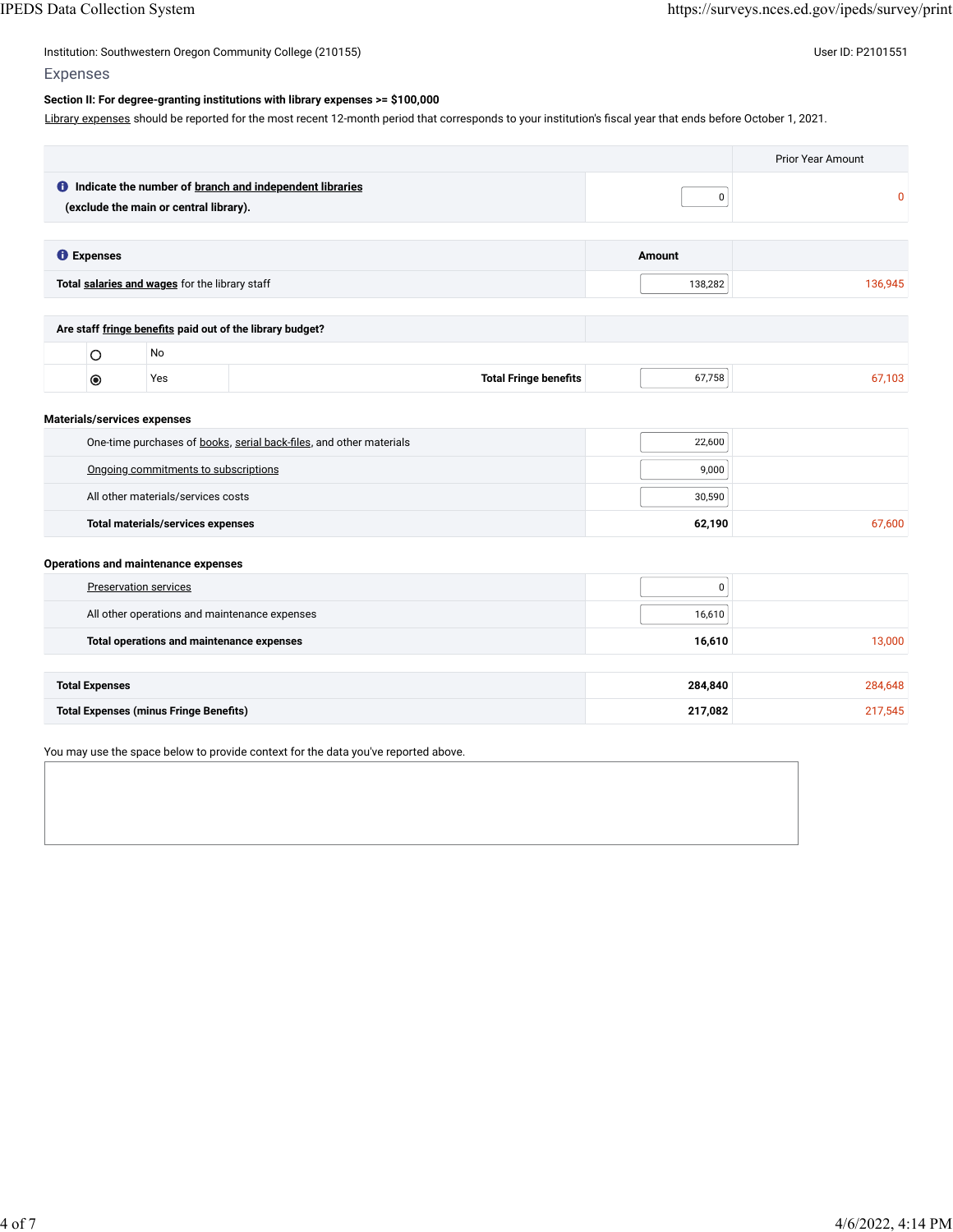Institution: Southwestern Oregon Community College (210155) Community College (210155)

## Prepared by

### **Prepared by**

Reporting Reminders:

- The name of the preparer is being collected so that we can follow up with the appropriate person in the event that there are questions concerning the data.
- The Keyholder will be copied on all email correspondence to other preparers.
- The time it took to prepare this component is being collected so that we can continue to improve our estimate of the reporting burden associated with IPEDS.
- Please include in your estimate the time it took for you to review instructions, query and search data sources, complete and review the component, and submit the data through the Data Collection System.
- Thank you for your assistance.

| This survey component was prepared by: |                        |   |                          |  |                   |
|----------------------------------------|------------------------|---|--------------------------|--|-------------------|
|                                        | Keyholder              | Ć | <b>SFA Contact</b>       |  | <b>HR Contact</b> |
|                                        | <b>Finance Contact</b> | C | Academic Library Contact |  | Other             |
| Name:                                  |                        |   |                          |  |                   |
| Email:                                 |                        |   |                          |  |                   |

How many staff from your institution only were involved in the data collection and reporting process of this survey component?

Number of Staff (including yourself)

How many hours did you and others from your institution only spend on each of the steps below when responding to this survey component? Exclude the hours spent collecting data for state and other reporting purposes.

| Staff member  | <b>Collecting Data Needed</b> | Revising Data to Match<br><b>IPEDS Requirements</b> | <b>Entering Data</b> | Revising and Locking<br>Data |  |
|---------------|-------------------------------|-----------------------------------------------------|----------------------|------------------------------|--|
| Your office   | hours                         | hours                                               | hours                | hours                        |  |
| Other offices | hours                         | hours                                               | hours                | hours                        |  |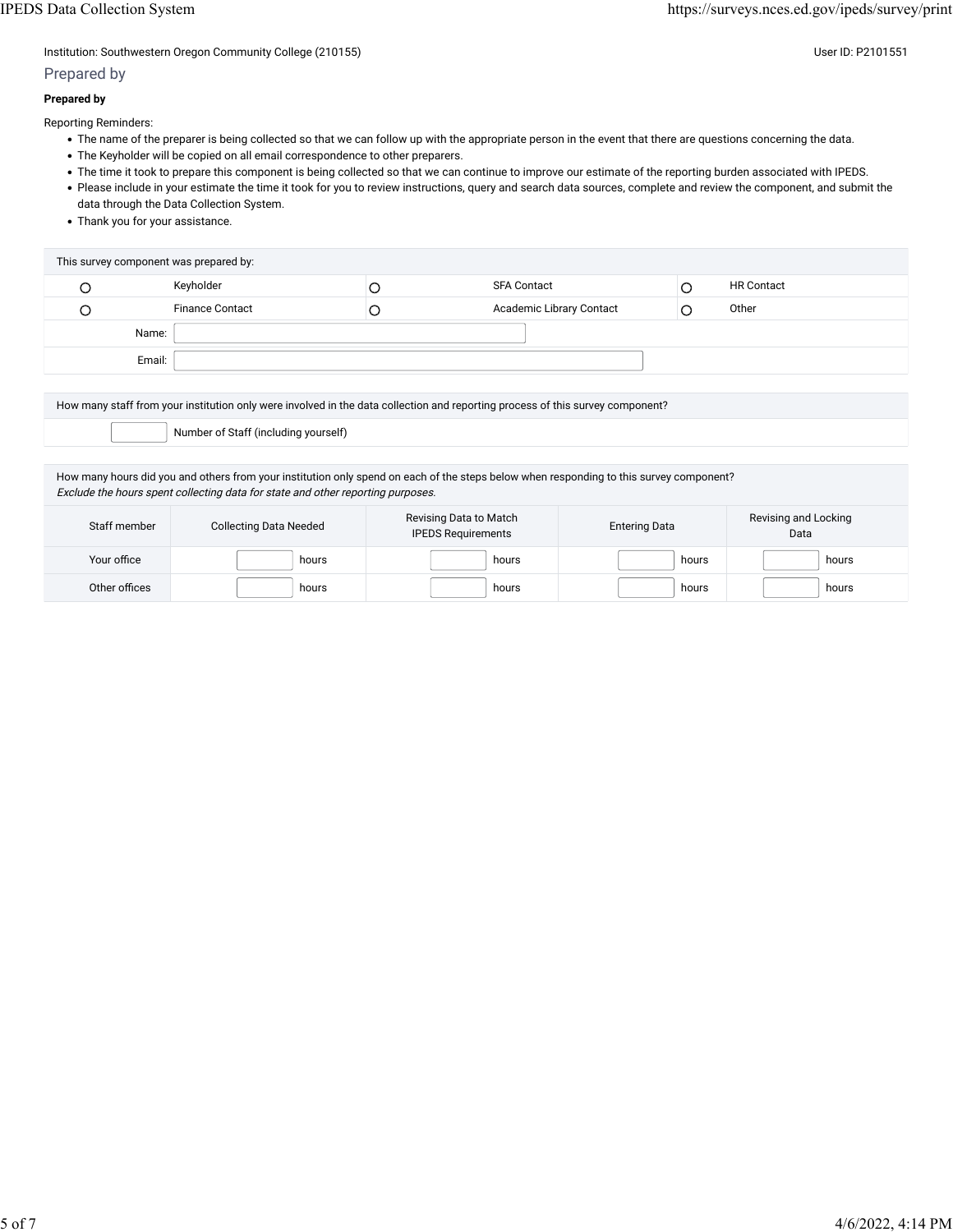#### Institution: Southwestern Oregon Community College (210155) User ID: P2101551

#### Summary

#### **Academic Libraries Component Summary**

IPEDS collects important information regarding your institution. All data reported in IPEDS survey components become available in the IPEDS Data Center and appear as aggregated data in various Department of Education reports. Additionally, some of the reported data appears specifically for your institution through the College Navigator website and is included in your institution's Data Feedback Report (DFR). The purpose of this summary is to provide you an opportunity to view some of the data that, when accepted through the IPEDS quality control process, will appear on the College Navigator website and/or your DFR. College Navigator is updated approximately three months after the data collection period closes and Data Feedback Reports will be available through the [Data Center](https://nces.ed.gov/ipeds/use-the-data) and sent to your institution's CEO in November 2021.

Please review your data for accuracy. If you have questions about the data displayed below after reviewing the data reported on the survey screens, please contact the IPEDS Help Desk at: 1-877-225-2568 or [ipedshelp@rti.org.](mailto:ipedshelp@rti.org)

| <b>Library Collections/Circulation</b> | <b>Physical Collection</b> | <b>Digital/Electronic Collection</b> |
|----------------------------------------|----------------------------|--------------------------------------|
| <b>Books</b>                           | 26.736                     | 291.165                              |
| Databases                              |                            | 125                                  |
| Media                                  | 2.824                      |                                      |
| Serials                                | 28                         |                                      |
| <b>Total Collection</b>                | 29.588                     | 291.290                              |
|                                        |                            |                                      |
| <b>Total Circulation</b>               | 1.387                      | 1.095                                |
|                                        |                            |                                      |

| <b>Expenses</b>                        | Amount    |
|----------------------------------------|-----------|
| Salaries and wages                     | \$138,282 |
| Fringe benefits                        | \$67.758  |
| Materials/services expenses            | \$62.190  |
| Operations and maintenance<br>expenses | \$16,610  |
| <b>Total expenses</b>                  | \$284.840 |